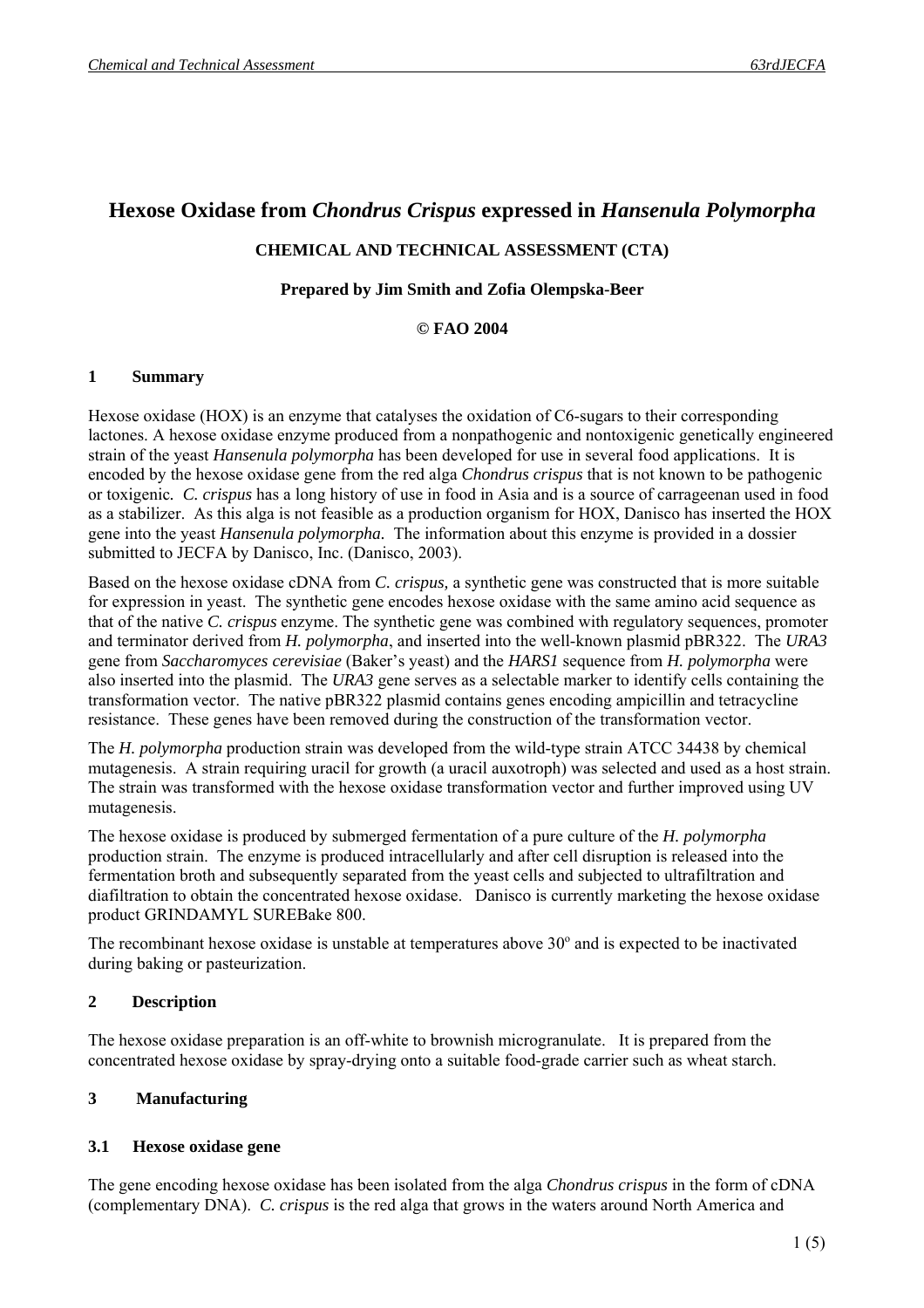Northern Europe. *C. crispus* is also known as "Irish moss" or "Carrageen seaweed." It is one of several seaweeds used as a raw material in the production of carrageenan used as a food stabilizer (http://www.seaweed.ie/). *C. crispus* and other related species have a long history of use in food in Asia. The sponsor performed a literature search on *C. crispus* and found no evidence of the alga being either pathogenic or toxigenic.

Based on the hexose oxidase cDNA, a synthetic gene was constructed to optimize the codon usage in the host organism *H. polymorpha*. Although certain changes were made in the DNA sequence, the optimized gene codes for hexose oxidase that has the same amino acid sequence as the wild type *C. crispus* enzyme.

### **3.2 Transformation vector**

The transformation vector was constructed on the basis of the well-known *Escherichia coli* plasmid pBR322. The synthetic hexose oxidase gene was placed under the control of the FMD (formate dehydrogenase) promoter and the MOX (methanol oxidase) terminator, both derived from *H. polymorpha,* and inserted into the pBR322 plasmid. The *URA3* gene encoding orotidine-5-phosphate decarboxylase, derived from Bakers yeast *Saccharomyces cerevisiae,* and the *HARS1* sequence from *H. polymorpha* (*H. polymorpha* autonomous replicating sequence) were also inserted into the plasmid. In addition, the genes coding for ampicillin and tetracycline resistance, present in the original pBR322, were removed. The resulting plasmid was introduced into the *H. polymorpha* RB11 host strain using electroporation. The transformed strain was designated B13- HOX4.

#### **3.3 The host Hansenula polymorpha**

#### *Background on Hansenula polymorpha*

*Hansenula polymorpha* is a methylotrophic yeast capable of growing in a medium containing methanol as a sole carbon source. It can reproduce either by budding or by creation of ascospores that can germinate under appropriate nutritional conditions. *H. polymorpha* cells can either be haploid or diploid. Both forms can reproduce by budding, although diploid cells tend to sporulate easily. *H. polymorpha* is homothallic, and as such, is able to change the mating type and mate with itself by fusing two haploid cells with the opposite mating types. The resulting diploid cell can either make spores or reproduce by budding.

*H. polymorpha* occurs in soil rich in organic matter and in putrescent plant material. It was first described in 1951 (Wickerham, 1951) as *H. angusta.* Because of certain characteristics, such as the presence of strong promoters and the ability to secrete large amounts of proteins, *H. polymorpha* became a host for heterologous protein production. For example, a recombinant strain of *H. polymorpha* is used for the commercial production of hepatitis B vaccine.

There is no evidence in the literature that *H. polymorpha* is a pathogenic and toxigenic organism, although another species, *H. anomala* has been reported to be infectious in humans. However, one publication was found suggesting that *H. polymorpha* infected a chronically-ill child (McGinnis *et al*., 1980). This isolated case is not sufficient to support pathogenicity of *H. polymorpha*. However, it suggests that *H. polymorpha* acted as an "opportunistic pathogen." It is well-known that many microorganisms known as harmless, such as *S. cerevisiae* or *B. subtilis,* can cause opportunistic infections, i.e., infect immunocompromised individuals. The literature search did not reveal any reports associating *H. polymorpha* with allergenicity.

#### *Construction of the host and production strains*

The *H. polymorpha* wild type strain ATCC 34438 originally isolated from Brazilian soil was obtained from the American Type Culture Collection (ATCC). The strain was mutated using chemical mutagenesis. The mutant strain requiring uracil for growth (uracil auxotroph) was selected and used as a host strain for the hexose oxidase gene. The strain was designated RB11 and transformed with the transformation vector. A prototrophic transformant that does not require uracil (due to the presence of the *URA3* gene on the vector) was selected and designated as strain B13-HOX4. The strain was further improved using UV mutagenesis. The mutant strain was designated B13-HOX4-Mut45 and used as a hexose oxidase production strain.

Both B13-HOX4 and B13-HOX4-Mut45 strains were assessed for sporulation. Neither strain produced spores at measurable levels. Therefore, the strains are considered to be asporogenic.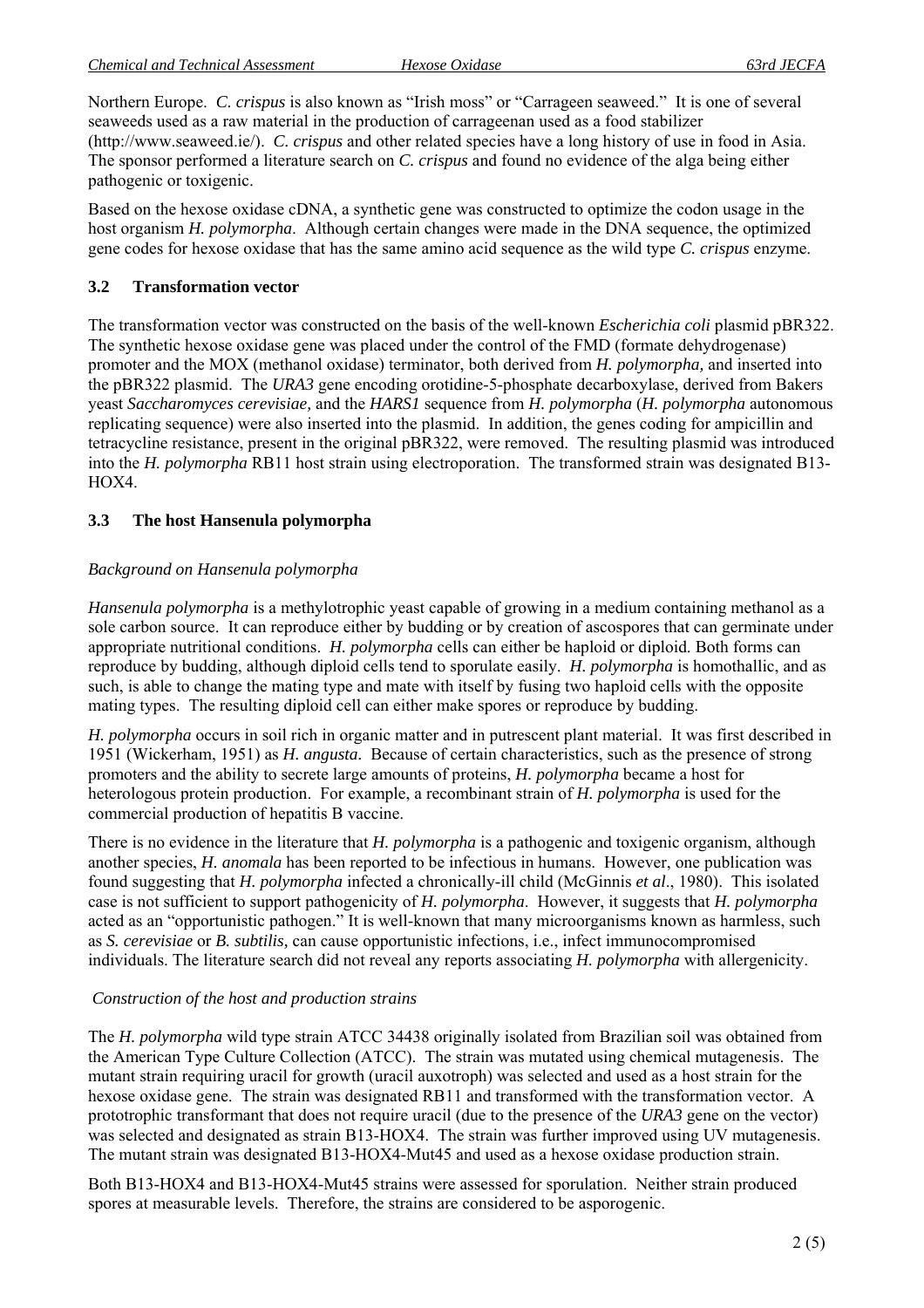The hexose oxidase production strain B13-HOX4-Mut45 contains multiple copies of the transformation vector integrated into the *H. polymorpha* genome.

Theoretically, if the transformation vector were integrated as tandem repeats, the insert can be unstable, as the copies of the vector may flip out of the genome by internal recombination and be transferred to other organisms. To test this possibility, the fermentation of the production strain was carried out for approximately 35 generations and the hexose oxidase activity was measured. The enzyme activity was steady throughout the experiment with the standard deviation at each point of less than 20%. Another similar experiment confirmed these results. The number of copies of the hexose oxidase gene has also been studied and found to be stable. These experiments indicate that the production strain B13-HOX4-Mut45 is stable with respect to the hexose oxidase production and the copy number of the hexose oxidase gene under the conditions tested.

The potential for survival and dispersal of the production strain outside the culture media used in hexose oxidase production was also tested. The growth of the B13-HOX4 strain on a rich medium containing yeast extract, peptone, and glycerol was studied at various temperatures from  $5^\circ$  to  $30^\circ$ . A very slow growth was observed above 15° and no growth occurred below 15°. Similar behaviour is expected for strain B13-HOX4-Mut45. The combination of slow growth under conditions that may be encountered in nature and asporogenicity minimizes the probability of survival and dispersal of the production strain under nonlaboratory conditions.

#### **4 Fermentation, recovery, and formulation**

HOX is produced in a submerged fermentation process performed in fed-batch mode. After fermentation the process is terminated, product recovery is initiated. HOX is produced intracellularly in *H. polymorpha*. The cells are then disrupted with lauryl trimethyl ammonium bromide (LTAB) and the enzyme is released into the fermentation broth. The majority of the biomass is then removed by centrifugation. The almost cell-free liquid product stream from the centrifuge is filtered on a polishing filter to get a cell/debris-free product before ultrafiltration is initiated. The ultrafiltration increases the HOX concentration by a factor of approximately ten. The UF-concentrate is then diafiltered with water in a batch-wise mode. As a last step sterile filtration is performed. Finally the concentrate is spray dried onto wheat starch or other food grade carriers to form off-white to brownish microgranules.

## **5 Chemical characterization**

## **5.1 Hexose oxidase**

Hexose oxidase is described by the International Union of Biochemistry and Molecular Biology (IUBMB, Web Version) as follows:

**Common name:** hexose oxidase

**Reaction:**  $-D$ -glucose +  $O_2 \rightarrow D$ -glucono-1,5-lactone +  $H_2O_2$ 

**Systematic name:** D-hexose:oxygen 1-oxidoreductase

The Chemical Abstract Service Registry number (the CAS No.) of hexose oxidase is 9028-75-5.

More than 48% of the amino acid sequence of the recombinant HOX has been determined by amino acid sequencing. All the obtained sequence data confirmed that the recombinant HOX is identical with the native HOX with regard to the amino acid sequence.

The enzyme activity is defined as  $HOX/g$  (hexose oxidase units/g). The  $HOX$  assay is based on measurement of hydrogen peroxide generated during the oxidation of glucose. The hydrogen peroxide is reduced with 2,2'-azino-bis(3-ethylbenzthiazolin-6-sulfonic acid) (ABTS) in presence of peroxidase to form a dye which is measured photometrically. One unit of enzyme activity is defined as the amount of enzyme which produces 1 µmol of  $H_2O_2$  per min at 25 °C. The specific activity of HOX measured by this assay is approximately 100 HOX units/mg pure enzyme protein.

Some enzymes were reported to cause inhalation allergy in workers exposed to enzyme dust in manufacturing facilities. As other enzymes, hexose oxidase may also cause occupational allergy in sensitive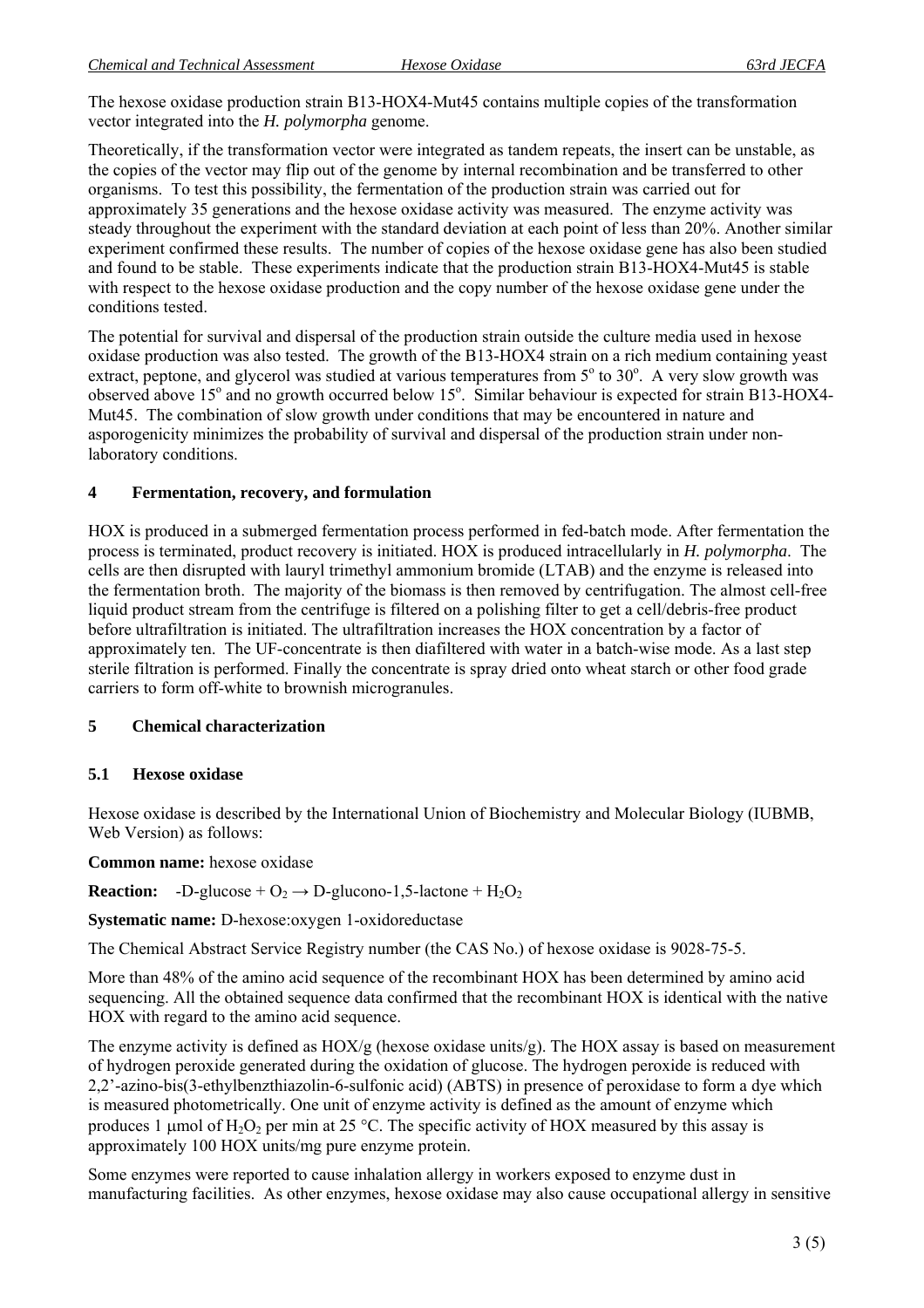individuals. However, the possibility of an allergic reaction to the hexose oxidase residues in food seems remote. Danisco reports that in 1998 the Association of Manufacturers of Fermentation Enzyme Products (currently Association of Manufacturers and Formulators of Enzyme Products) Working Group on Consumer Allergy Risk from Enzyme Residues in Food performed an in-depth analysis of the allergenicity of enzyme products. The Group concluded that there were no scientific indications that small amounts of enzymes in food can sensitize or induce allergic reactions in consumers, and that the enzyme residues in foods do not represent any unacceptable risk to consumers (AMFEP).

## **5.2 Hexose oxidase preparation**

Hexose oxidase is available as off-white to brownish microgranules. It is prepared from the concentrated hexose oxidase by spray-drying onto a suitable food-grade carrier such as wheat starch. The name of the commercial product is GRINDAMYL SUREBake 800. The product conforms to the General Specifications and Considerations for Enzyme Preparations Used in Food processing prepared at the 57<sup>th</sup> JECFA and published in FNP 52, Addendum 9 (JECFA, 2001). The product also conforms to the General and Additional Requirements set forth in the Food Chemicals Codex,  $5<sup>th</sup>$  edition (FCC, 2003).

## **6 Functional use**

HOX provides benefits in the production of a wide range of foods. It is able to catalyse the oxidation of a range of hexoses leading to the formation of lactones and hydrogen peroxide. The lactones will hydrolyse to the corresponding acids over time in aqueous systems.

When used in dough, HOX oxidizes mono- and disaccharides during formation of hydrogen peroxide leading to a strengthening of the gluten network.

Mono- and disaccharides are also oxidized in products like shredded cheese, potato chips, egg white powder and whey protein isolates. This limits the possibility of Maillard reactions, as the reducing sugar is no longer present in a form able to take part in this reaction. For shredded cheese, this gives added flexibility in the baking time for e.g. pizzas, as browning of the cheese is not as intensive. The use of an anti-sprouting agent, which prevents the formation of simple sugars, can be avoided in potatoes used to make potato chips. Egg white and whey protein powders can be dried without turning brown.

When used in cottage cheese and tofu, the acid formed by the oxidation of e.g. lactose acidifies the products and facilitates the precipitation of the protein/curd formation.

When used in products like ketchup, mayonnaise and salad dressings, HOX acts like an oxygen scavenger and eliminates dissolved oxygen in the products.

Hexose oxidase is used as a processing aid in the preparation of a wide range of foods at use levels from 150 up to 2,500 HOX Units per kg food.

## **7 Reactions and fate in food**

The recombinant *Hansenula polymorpha* hexose oxidase is unstable at temperatures above 30<sup>°</sup> and is expected to be inactivated during baking or pasteurization.

## **8 References**

**AMFEP.** Association of Manufacturers and Formulators of Enzyme Products. http://www.amfep.org

**Danisco, 2003.** Hexose Oxidase Enzyme. Submission to  $63<sup>rd</sup>$  JECFA. Danisco A/S – November 2003.

**IUBMB, Web Version.** Enzyme Nomenclature. Recommendations of the Nomenclature Committee of the International Union of Biochemistry and Molecular Biology on the Nomenclature and Classification of Enzyme-Catalysed Reactions. http://www.chem.qmw.ac.uk/iubmb/enzyme/

**FCC, 2003.**. Food Chemicals Codex. Fifth Edition. 2003. The National Academies Press, Washington, DC.

**JECFA, 2001.** General Specifications for Enzyme Preparations Used in Food Processing. Prepared at  $57<sup>th</sup>$ JECFA (2001) and published in FNP 52 (Addendum 9)